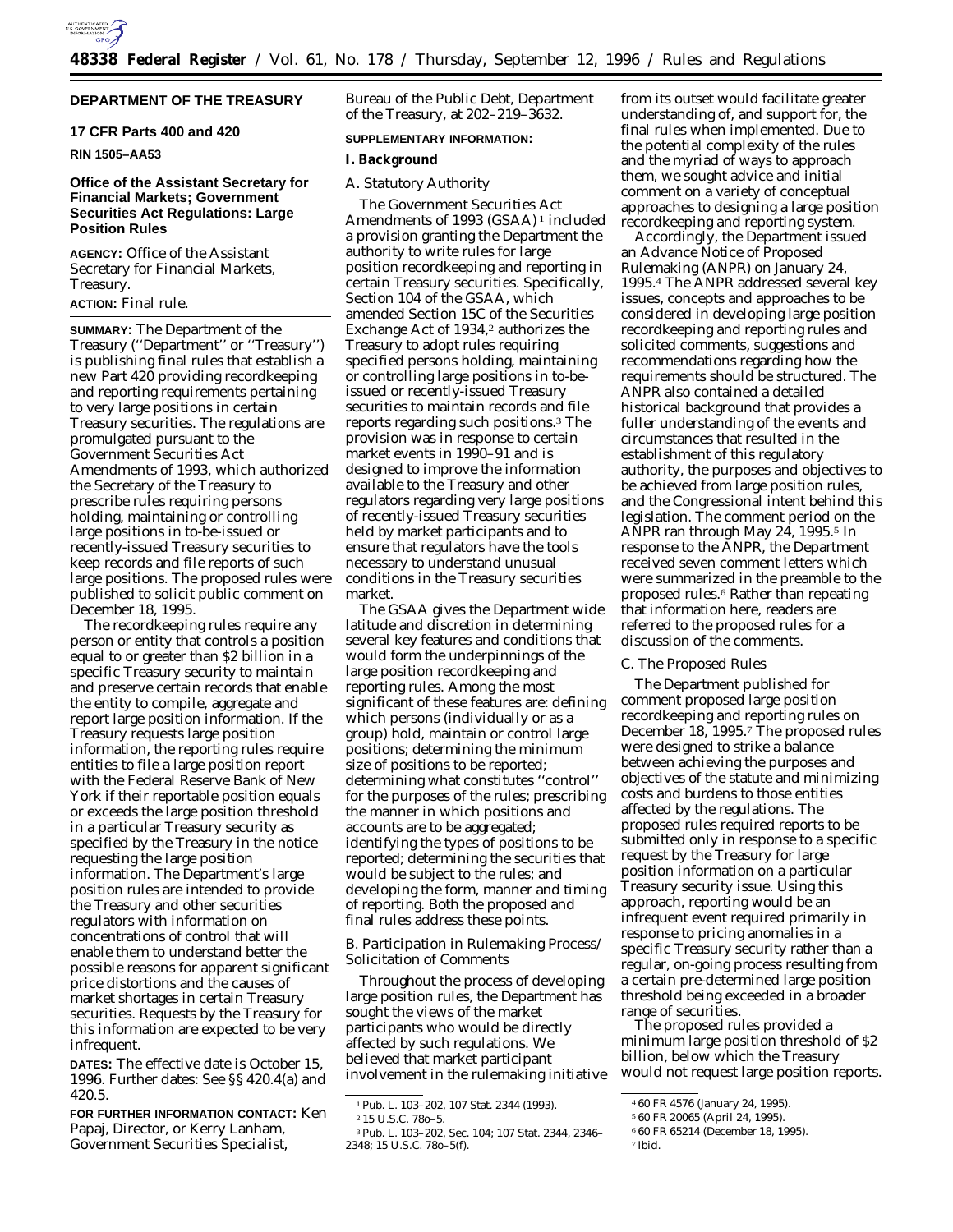As a result, very few entities would be required to file large position reports. The proposed recordkeeping requirements would generally not apply to any reporting entity (as defined in the rules) that did not control a position that equalled or exceeded \$2 billion in a Treasury security. For those entities currently subject to recordkeeping rules of the Securities and Exchange Commission (SEC), the Treasury or the bank regulatory agencies, the proposed rules would have imposed only minor additional recordkeeping requirements and only if certain conditions were present. Finally, the proposed rules incorporated several concepts from the Treasury's auction rules (e.g., positions to be included in a reportable large position, definition of a reporting entity and method of aggregating positions) which have been in effect since March 1993 and are understood by many of the major participants in the Treasury securities market.<sup>8</sup>

In addition to considering the views expressed by the commenters to the two rulemaking proposals, Department staff has also consulted with various regulatory agencies (i.e., staff of the SEC, the Commodity Futures Trading Commission, the Board of Governors of the Federal Reserve System and the Federal Reserve Bank of New York (FRBNY)) in developing the ANPR, the proposed rules and these final rules.

## *D. Scope of Large Position Rules*

It is important for all market participants to recognize that large position rules create a requirement to maintain records and report information about such positions. However, these requirements apply only to entities that hold or control (i.e., exercise investment discretion over) very large positions, as determined by the Department, in specific Treasury security issues. Accordingly, there is no obligation on executing brokers and dealers to report large trades nor is there an affirmative duty to inform their customers of the large position recordkeeping and reporting requirements prescribed by this rulemaking.

The Department emphasizes that large positions are not inherently harmful and there is no presumption of manipulative or illegal intent on the part of the controlling entity merely because a position is large enough to be subject to these rules. In addition, the rules do not establish trading or position limits or require the identification of large traders or the reporting of large trades. Finally,

the GSAA specifically provides that the Department shall not be compelled to disclose publicly any information required to be kept or reported for large position reporting. In particular, such information is exempt from disclosure under the Freedom of Information Act (FOIA).9

**II. Comments Received in Response to Proposed Rules**

As discussed in the ANPR<sup>10</sup> and the proposed rules,11 the Department made the decision, early on, to obtain the views of the market participants who would be directly affected by such regulations. In the proposed rules, which addressed and incorporated those comments received in response to the ANPR, the Department strongly encouraged market participants to submit comments, including any suggestions for reducing burdens on the industry while still achieving the objective of the rules.

In response to the proposed rules, the Department received thirteen comment letters. The letters were submitted by four trade associations, three primary government securities dealers, four bank holding companies (including two primary dealers), and one mutual fund manager.12 The Department has carefully considered the comments that were received, which generally supported the approach and process adopted in the proposed rules. Each comment letter did not necessarily address all aspects of the proposed rules.

The comments have been summarized and organized into the following eight basic categories: Control and the Definition of a Reporting Entity; Reporting Threshold; Time Frame for Submitting Reports; Reportable Position Components; Report and Recordkeeping Certifications; Recordkeeping; Announcement of a Request for Reports; and General Commentary.

# *A. Control and the Definition of a Reporting Entity*

Eight comment letters specifically addressed this issue. While the comments were generally in agreement with the definition of control as proposed, the concept of control premised on an entity's investment

discretion, and defining a reporting entity or a separate reporting entity under a requested ''carve out'' in conformity with the single bidder process in the uniform offering circular, four letters had specific recommendations.

One commenter expressed concern about the timing and aggregation requirements given the definitions of ''control'' and ''entity'' and believed that it would be difficult to aggregate all of its holdings within the proposed reporting time frame. This commenter recommended that the definition of ''reporting entity'' be limited to a legal entity that exercises independent investment discretion, believing that if a narrower definition were adopted then their concerns would be eliminated. The second commenter, while agreeing with the concept of control premised on investment discretion, suggested that a participant be allowed to exclude from its reportable position those securities for which the entity has investment discretion but which do not exceed a minimum threshold. This approach, which would be similar to the net long position reporting requirement in the uniform offering circular, permits bidders to exclude amounts in nonbidding controlled accounts under a certain threshold from their reporting requirement. This commenter asserted that this exclusion would significantly alleviate the burden in tracking amounts of the security subject to investment discretion.

The third letter, in specifically commenting on the application for separate reporting status, similar to the separate bidder application incorporated in the uniform offering circular, recommended that Appendix A of the rules be changed to encompass organizational components previously recognized under the uniform offering circular's definition. The fourth commenter expressed concern with the various distinctions being drawn among reporting entities, aggregating entities and separate reporting entities, stating that this will cause a myriad of problems for complex and changing financial services businesses. The commenter proposed that a narrower reporting population be defined, such as those business units which are the primary bidders for, and proprietary traders in, U.S. government securities. Within these groups, the commenter suggested excluding those securities that are not held for proprietary trading. This commenter further suggested an alternative approach which would not require the aggregation of positions, where the different business units within a firm are clearly independent,

<sup>8</sup>Uniform Offering Circular for the Sale and Issue of Marketable Book-Entry Treasury Bills, Notes, and Bonds; 31 CFR Chapter II, Subchapter B, Part 356.

<sup>9</sup> 5 U.S.C. 552(b)(3)(B).

<sup>10</sup>See *supra* note 4.

<sup>11</sup>See *supra* note 6.

<sup>&</sup>lt;sup>12</sup> Public Securities Association (two letters); Investment Company Institute; British Bankers' Association; London Investment Banking Association; Goldman, Sachs & Co.; J.P. Morgan Securities, Inc.; HSBC Securities, Inc.; Bank of America; Chemical Banking Corporation; Norwest Corporation; BANC ONE Corporation; and Fidelity Management & Research Co., respectively.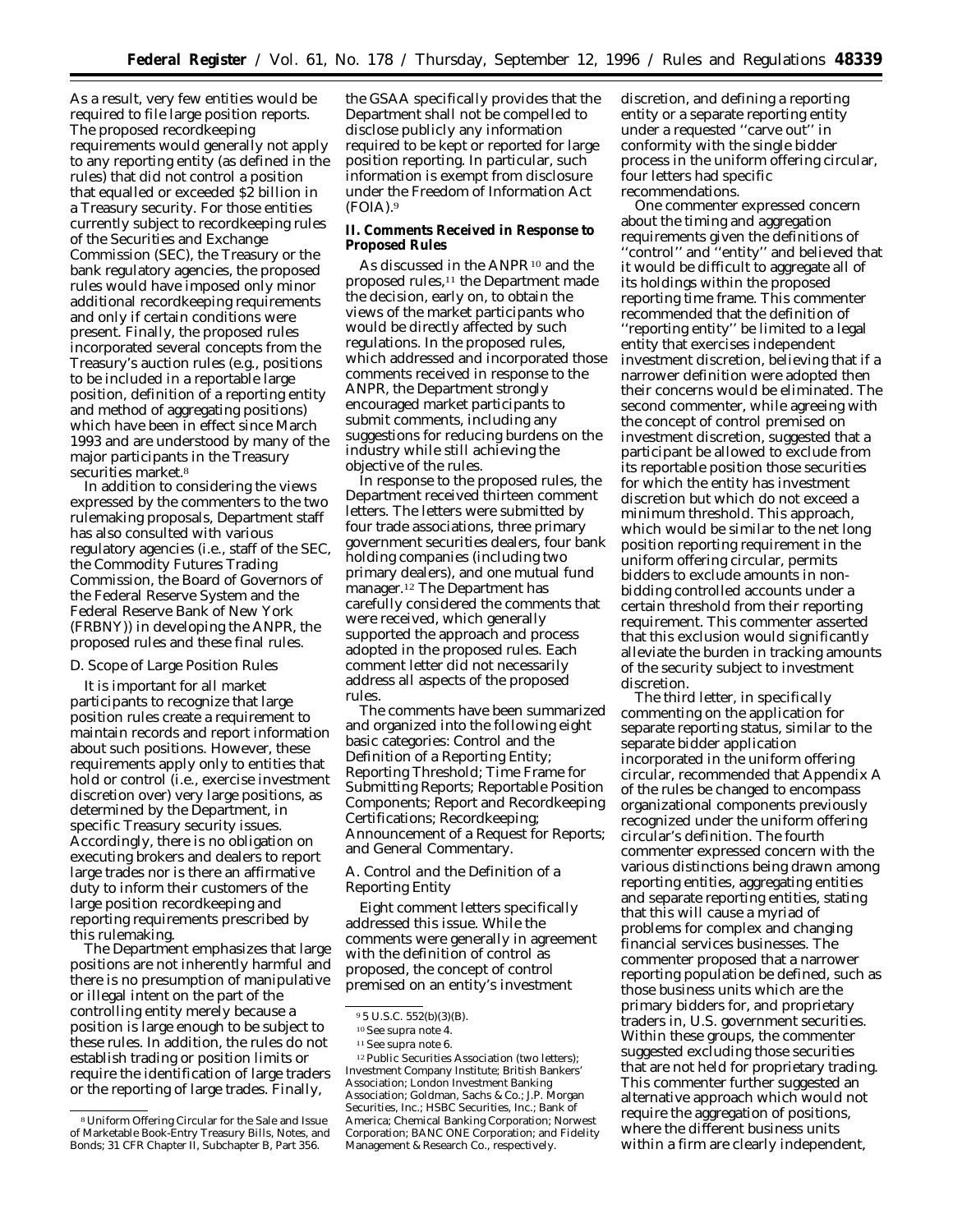while excluding all business units where securities are held as long-term investments.

# *B. Reporting Threshold*

Seven letters directly addressed the proposed \$2 billion minimum large position threshold. Two of the seven commenters believed this threshold to be an appropriate level, with one of these commenters suggesting that the rules specifically provide that the threshold be raised from time to time based on market developments. Three other commenters stated that by including gross financing positions in the total reportable position, all primary dealers and large market participants would trigger the \$2 billion threshold and effectively be required to report their positions in all instances, due to their matched repo book and other financing activity, thereby resulting in numerous reports. Given these large matched book positions, one of the three commenters advocated that this threshold be increased to \$5 billion, while another suggested that the reportable position be based on the participant's net financing position. The third commenter, while also advocating a significant increase in the threshold, went further by recommending two other alternative approaches. In the first approach, the \$2 billion threshold would be triggered by the aggregate of the net trading position and the net fails position, excluding the gross financing position. The second alternative approach would provide participants with the option of netting the gross par amounts of securities received in financing transactions against the gross par amount of securities delivered with the same term to the same counterparty. In both approaches, the commenter stated that this would only be to determine if a firm had crossed the threshold. Once it was determined that the firm was subject to reporting, then its gross financing positions would be reported to provide for a full range of large position information.

The sixth letter, focusing on those large firms that operate in foreign markets, represented that even if the normal activity of a participant was below the threshold, if the participant was a part of a group of affiliates, it may be subject to the reporting rules. The commenter went on to state that foreign affiliates, however minimal their activity, would need to report information to the designated filing entity unless they qualified for, and received, separate reporting status. This commenter, and a seventh commenter which supported increasing the minimum threshold, suggested that the

process could be simplified by setting a minimum threshold for each aggregating entity below which the entity's position would not need to be included in the reporting entity's report.

## *C. Time Frame for Submitting Reports*

Only one of the thirteen comment letters did not specifically address the subject of the proposed reporting time frame in which reports must be submitted once an announcement for large position information on a particular security is made by the Treasury. All twelve letters basically stated that the proposed one and onehalf business day time frame was too short given the enormity of the data that would need to be gathered, reviewed and aggregated. These letters suggested that a longer period would seem more appropriate based on the effort required to compile the information, the fact that current requirements do not require holdings to be aggregated at a reporting level, and the time needed for participants with large international presences to gather the data from worldwide affiliates, especially given the different time zones. One commenter recommended extending this turnaround time to at least three business days. Others suggested four or five business days while several commenters recommended that a minimum of ten business days would be appropriate. Commenters noted that a turnaround time frame of ten business days is the same as that for large position rules in place for the equities securities market (i.e., 13d filings) and is the same as that for the SEC's proposed large trader reporting rules.

One of the commenters, while not recommending a specific time frame, suggested that even a ten business day turnaround would be insufficient. This letter proposed several alternatives to balance the need to collect information quickly and the burdens on the reporting entity. The commenter suggested that an initial or ''first cut'' report of summary positions be prepared which would contain less precise information. Possible alternatives would be to subsequently provide a breakdown of the various components upon request; or, accept an initial report with only trading, reverse repo, and securities borrowed positions, with additional information to follow in a longer time frame; or, permit U.S. based entities to report first, with information regarding foreign holdings to follow upon request; or, permit filing of partial reports to address situations where an aggregating entity does not have its reportable position ready in time.

Another commenter, while recommending a time frame of not less than ten business days if the reportable position includes all securities received in pledge and in other collateralized transactions, also advocated the implementation of a phased reporting system where participants would provide certain information in less than ten business days, with the balance of the required information to be provided by the tenth business day. This commenter went on to state that many participants would be able to report their net trading positions for all aggregating entities within five to seven business days. One commenter requested that the final rule specifically provide that the reporting entities could amend a filing if the original reported information was inaccurate.

#### *D. Reportable Position Components*

Eleven of the thirteen comment letters addressed the subject of the composition of a reportable position. Certain commenters generally supported including in the total reportable position the selected components as proposed, such as net forward and net fails positions. However, the majority of commenters objected to how certain aspects of the net trading and gross financing positions were to be included or whether they should even be included in the total reportable position. For example, two commenters specifically objected to a separate reporting of the net trading position components since, as stated by one of these commenters, separate reporting serves no useful purpose because all these positions represent control. Both commenters stated that the positions should be reported as of trade date, not settlement date. These same commenters stated that those securities received under overnight repos should be excluded from the reporting and recordkeeping obligations since investment advisers do not exercise effective control over them, they are not rehypothecated, and a significant portion of these transactions are triparty repos where the counterparties typically have the right of substitution.

The inclusion of securities received in pledge as collateral for margin loans, swap transactions, and other collateralized credit extended in the gross financing position generated the most comments from those that addressed the reportable position's components. Nine comment letters responded similarly that these pledged securities should be excluded from being reported in the gross financing position. The commenters stressed there are minimal policy benefits to be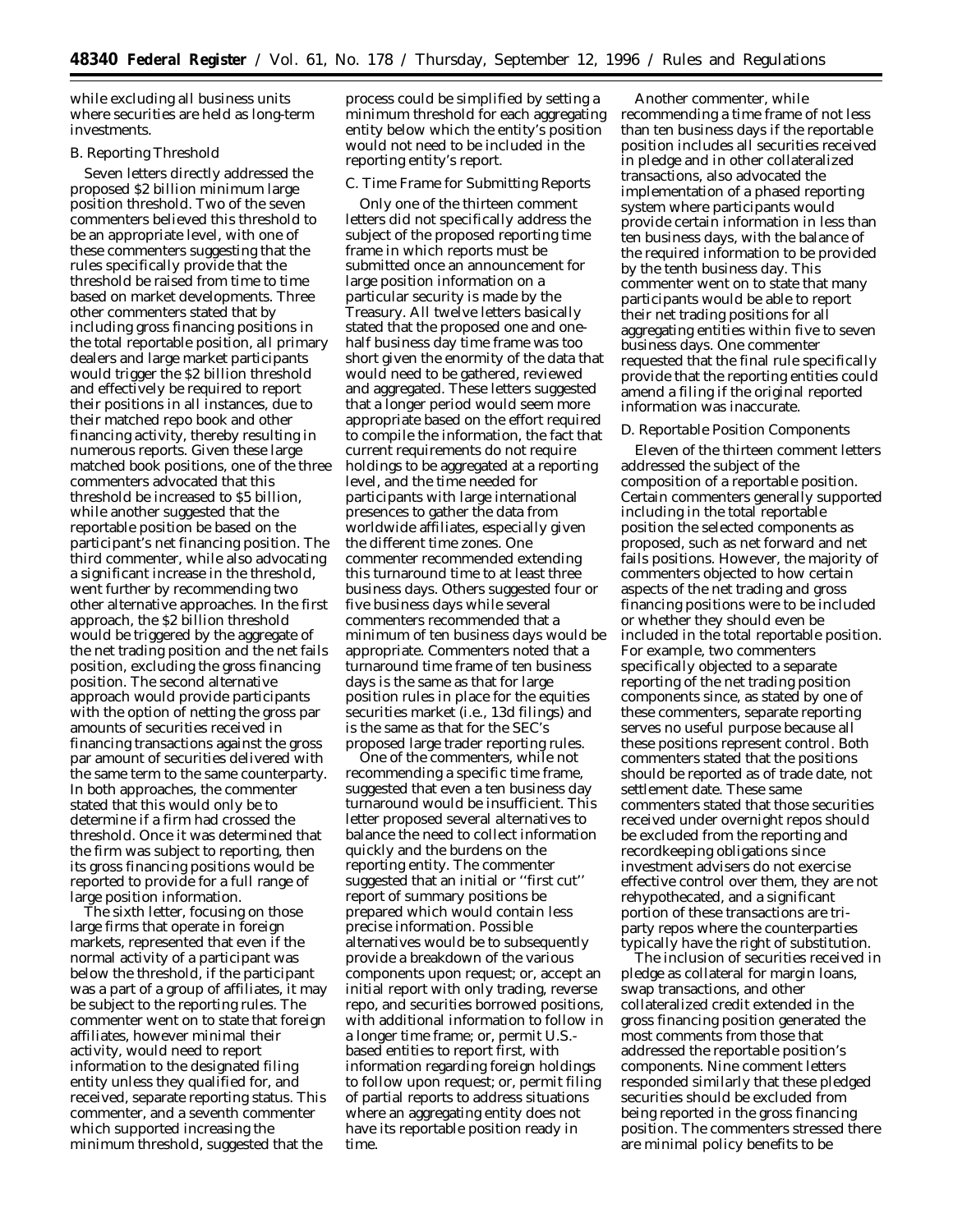derived by including them and that this information would be of marginal utility. The inclusion of these securities is based on the premise that the pledgee maintains control. However, the commenters stated that firms do not control those securities received in pledge since the pledgor often has the right to substitute them in accordance with the market practice of pledging general collateral rather than specific securities identified by particular CUSIPs (i.e., a unique identifying number assigned to each separate security issue and separate STRIPS component). The letters also stressed that most firms or market participants do not have a systematic method for aggregating these positions firm-wide and do not possess the operational capacity or systems to track those securities pledged by CUSIP. It was argued that it would be prohibitively expensive to design and implement systems and procedures to track these pledged securities by CUSIP. Two letters, in particular, stressed that if these securities received in pledge and securities in other collateralized transactions were to be included in the final rules then market participants should continue to be provided the option to exclude the securities collateral over which the pledgor retains the right to substitute or which is subject to third party custodial relationships. Further, the amount of such exclusions should not be required to be reported separately in a memorandum entry in the report. One letter stated that the rules should allow for the netting of repos and reverse repos when the counterparty is a primary government securities dealer.

Two commenters requested further clarification on different position components. One of the letters stated that while fails should be included in a reportable position, the rules should clarify that fails are not included in the calculation for the cash/immediate net settled position. The second letter requested clarification on the treatment of forward start repos and reverse repos, believing that they should be included in the gross financing position. This commenter also requested clarification that fails to receive or fails to deliver would not be included in the cash/ immediate net settled position since this would avoid double counting in the reports. This letter suggested that fails be treated similarly to forwards and that fails should be able to be netted with other components as either a positive or negative number. This commenter suggested amending the proposed rules to permit net fails to be less than zero.

# *E. Report and Recordkeeping Certifications*

Six letters specifically commented on the proposed report and recordkeeping certifications and essentially objected to, or would find problematic, the requirement that only certain senior executives would be permitted to sign the report and certify the adequacy of the reporting entity's recordkeeping system. It was recommended that the rules be broadened to provide that others, such as the chief legal or compliance officers, or individuals authorized by the designated filing entity, be able to sign the reports and recordkeeping certifications. This approach would be consistent with the requirement under Section 13 of the Securities Exchange Act of 1934.

Three letters, in particular, expressed concern about the obligations and responsibilities with respect to the certifications that must be given by the designated filing entity on behalf of the reporting entity and its aggregating entities. It was recommended that the certifications in the final rules specifically permit the designated filing entity to rely on certifications or other reasonable bases of evidence of the accuracy of the information as provided by the aggregating entities.

# *F. Recordkeeping*

Five letters directly addressed the proposed recordkeeping requirements. Two of these letters objected to applying the rules to those entities that had a large position at any time during the two-year period ending ninety days after publication of the final rules since the reviews of records to determine whether a large position was held would be an extensive, time consuming, and very costly process and would amount to a retroactive application of a new requirement. It was recommended that if this requirement were retained, entities be given the option of certifying or notifying the FRBNY that the holding of a large position is based on the entity's general knowledge of past investment and trading activities, without actually reviewing their records to document this fact. Another two letters specifically commented on the imposition of a significant recordkeeping burden on unregulated aggregating entities. Both letters stressed the view that this additional compliance burden, with these unregulated firms having to design and implement recordkeeping systems, may cause certain entities to either re-evaluate or curtail their participation in the Treasury market. One letter suggested

that these unregulated entities be excluded from these requirements.

## *G. Announcement of a Request for Reports*

Five letters addressed the issue that the Treasury would annually test the reporting of large positions by requesting reports. Four letters recommended that when this request for large position information is made, the Treasury should notify market participants that it is a test. This is because some participants will assume that all such requests are real and their reactions may create price anomalies where none existed. One letter, in particular, stressed that advising market participants that the request is a test would not cause firms to be less diligent in complying with the rules and that firms would in every case have a legal obligation to submit the required information in a timely and accurate manner.

One letter recommended that the start of the response period, in which the reports would be required to be submitted, should be triggered by publication of the announcement in the **Federal Register**, which would provide more certainty than a press release, that the notice was received. Another letter, from a trade association, suggested that while they support the issuance of a press release and publication in the **Federal Register**, they would also like to be immediately notified when the release is provided to third party wire services so that they can redistribute the notice to their members.

## *H. General Commentary*

Nine of the thirteen comment letters expressed general support for the proposed rules and the desired effect to prevent and detect market manipulation. Specifically, the letters supported the approach taken in providing for a \$2 billion reporting threshold, an on-demand reporting system where reports are required to be submitted in response to infrequent requests, and relying on records that are already required to be maintained. Three of the nine letters stated that certain features of the proposed rules would be overly burdensome and pose compliance problems.

One commenter agreed that the proposed rules strike the appropriate balance between achieving the purposes of the statute and minimizing the costs to the affected entities. Another commenter, while generally supportive, strongly objected to the Treasury reserving the right to collect information on securities issues that are older than those specified, since accommodating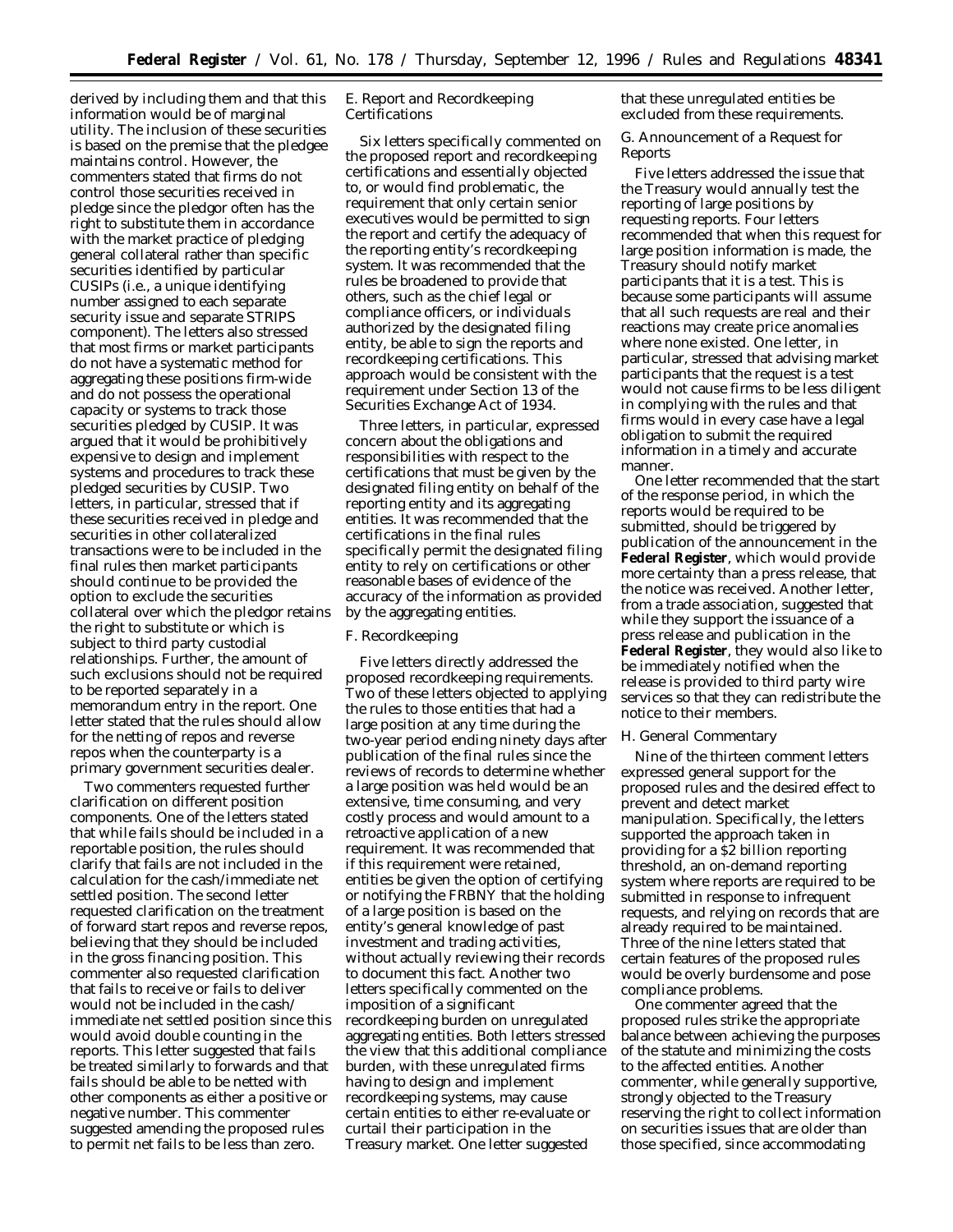historical information requests would impose significant cost burdens and business disruptions. A third commenter suggested that the FRBNY adopt an appendix to the final rules that would identify acceptable submission methods. A fourth commenter reiterated the view it expressed in response to the ANPR that the particular features of the Treasury bill market make it difficult to accumulate a concentration in these issues. A fifth commenter stated that the final rules should explicitly include a provision providing that any information required to be kept or reported will be exempt from FOIA and provided confidential treatment given its concern that the Treasury, in following up on a report, would seek the names of its advisory clients. This same commenter also stated that it does not believe that the GSAA provides the Treasury with the authority to request information on securities issues older than those defined as recently-issued and, therefore, this provision should be eliminated.

Three commenters opposed the application of the large position rules to foreign firms. One letter expressed the commenter's belief that there are complications for those firms operating in foreign markets and that the proposed rules raise concerns about the potential effect on the liquidity of the government securities market. This commenter stated that the recordkeeping requirements and open-ended obligation to file large position reports could make Treasury securities less attractive to foreign participants, many of whom structure their business so as not to bring themselves under direct U.S. regulation. This letter further urged that the issuance of the final rules be delayed until the Treasury is absolutely certain that these rules meet the stated goal. Another commenter, in addition to expressing concerns with compliance costs (particularly for major European financial conglomerates), raised the issue of the extension of extra-territorial regulation by U.S. authorities. It was this commenter's belief that the extraterritorial application of the rules would be unwarranted in principle and unworkable in practice and would ''aggravate problems over the trade in services.'' The commenter suggested that an alternative approach would be to rely more on memoranda of understanding (MOUs) with European supervisors and less on regulations. This letter further questioned the enforcement capacity with which U.S. authorities would have to enforce the regulations outside national jurisdiction, in the context of large

foreign conglomerates. To this extent, the commenter recommended a narrower definition of the reporting population.

A third commenter stated that the extra-territorial scope of the large position rules should be modified, particularly with respect to firms domiciled in countries where foreign regulators have MOUs with U.S. authorities. This commenter stated that the Treasury should explore the possibility of obtaining large position information from the foreign regulatory authorities rather than directly from the firms. It was represented that this process would ''build on \* \* \* the increasing and important trend of enhancing cooperation between regulators in the securities markets

\* \* \*.'' This commenter further stated that large position reporting may not be needed at all for firms based in foreign jurisdictions which have rules in place to prohibit market manipulation.

**III. Section-by-Section Analysis of Changes in Response to Comments**

# *A. Section 420.1—Applicability*

In preparing the applicability section of the final rules, one change was made from the proposed rules. The change provides a total exemption from the large position rules to foreign central banks, foreign governments and international monetary authorities (e.g., World Bank) (collectively, foreign official organizations). The proposed rules had provided these entities a partial exemption from the rules limited to the portion of their positions maintained at the FRBNY. In response to the ANPR, the Treasury had received comments (from the FRBNY and the Investment Company Institute) on the regulatory treatment of these organizations and public comment was specifically requested on the approach taken in the proposed rules. No further comments were received.

The Department has determined to grant the foreign official organizations a total exemption after careful consideration of the costs and benefits resulting from subjecting them to large position rules. The Treasury believes that attempting to regulate these entities would create significant potential legal and practical problems. Additionally, for the infrequent occasion when foreign official organizations may control a large position in a Treasury security, this information is likely to be available from other sources. Accordingly, the Treasury perceives very little benefit to be obtained from regulating the foreign official organizations in relation to the costs that would be incurred. It is for

this reason that they are being granted a full exemption.

The exemption provided to foreign official organizations does have one limitation. To the extent that such an organization has an ownership interest in an entity that engages primarily in commercial transactions (e.g., a nationalized commercial bank), the exemption does not extend to that entity. This limitation is designed to provide equivalent treatment to all commercial market participants regardless of their ownership structure.

Three commenters objected to the applicability of the rules to foreign firms (i.e., foreign private financial enterprises). Two argued that the extraterritorial application of the rules by U.S. regulators would be either unwarranted in principle and unworkable in practice or unnecessary for many foreign firms since they are already subject to the rules of their domestic supervisor prohibiting market manipulation. The commenters recommended that, in lieu of an extraterritorial application of the rules, Treasury: (1) Rely more on MOUs with foreign regulators to obtain needed information, and (2) define a narrower reporting population for the rules (e.g., only business units that are primary bidders for, and proprietary traders in, Treasury securities).

Treasury has considered the problems related to the ability of U.S. regulators to obtain large position information from foreign investors. As a result, Treasury expects that U.S. regulators will continue to cooperate with foreign securities regulators through MOUs and other means when and if such actions become necessary. It is impractical to exempt foreign investors from the large position rules since the potential exists for these entities to amass large positions in Treasury securities, and further, the granting of such an exemption could cause U.S.-based entities to move their securities holdings overseas to foreign firms. Accordingly, the Treasury has decided to retain the requirement that foreign private financial enterprises be subject to the large position rules.

The commenters also asserted that compliance costs for foreign firms especially European financial conglomerates—would be considerable. The Treasury believes that the changes made to the proposed rules, as explained in the remainder of this section of the preamble, together with the fact that the on-demand reporting system does not require aggregation of positions on a daily basis, will facilitate the ability of affected firms, including foreign firms, to comply with the rules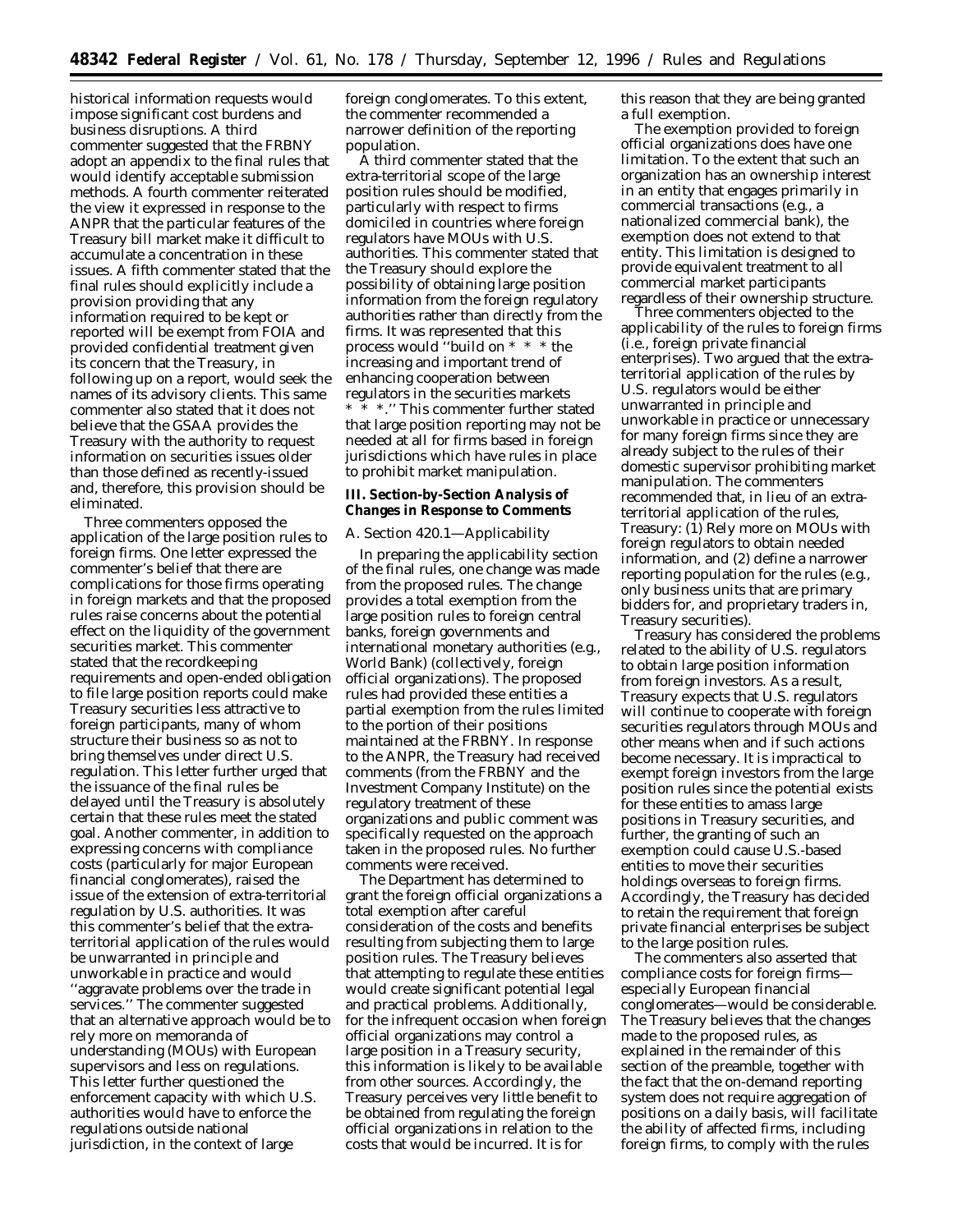without incurring substantial compliance costs.

### *B. Section 420.2—Definitions*

Comments were received on paragraph 420.1(d) of the proposed rules, which reserves the Treasury's right to collect information on certain Treasury securities which do not meet the regulatory definition of ''recentlyissued'' but reporting on them would be consistent with the purposes of the GSAA. The commenters believed that such a reservation of rights was beyond the scope of the Treasury's authority. The purpose of the provision was to provide notice to market participants that, while the definition of ''recentlyissued'' narrowed the routine coverage of the large position rules to a small universe of securities, the authority provided to the Treasury by the GSAA is broad enough to be applied to a larger group of securities and that, in certain rare circumstances, the Treasury may choose to invoke this broader authority. Treasury continues to hold this view.

After consideration of these comments, and to make clear that ''recently-issued'' is not limited by statute to the two or three most recent issues of a security, the Department has removed paragraph 420.1(d) but revised the definition of ''recently-issued'' in paragraph 420.2(g) of the final rules. The revision adds a new subparagraph (5) to the definition of ''recently-issued'' to include Treasury security issues older than those specified in subparagraphs  $420.2(g)(1)$  and (2) where the large position information is necessary and appropriate for monitoring the impact of concentrations of positions in Treasury securities. As discussed in the preamble to the proposed rule,<sup>13</sup> the Treasury believes that this authority to request large position information on older security issues would only be used in exceptional circumstances. One example is the April and May 1991 twoyear Treasury note squeeze situations in which these securities remained of concern to the Treasury beyond the time that would otherwise have been covered by the definition of ''recently-issued'' in subparagraphs  $420.2(g)$  (1) and (2). It is not the Department's intention to gather information on securities that have been outstanding for an extended period of time.

The definition of gross financing position, paragraph 420.2(c), was the subject of a number of comments principally on two different aspects of the proposed definition; the inclusion of securities collateral and the scope of the optional exclusion. As previously

described in Section II.D., many commenters were particularly concerned about the broad scope of the definition of the gross financing position. As proposed, the gross financing position included amounts of a security received from any financing transaction, including collateral for commercial loans or financial derivatives. Commenters represented that compliance with the extensive reach of this position component would be unduly burdensome and for a large, diversified reporting entity could not be calculated within the provided reporting time frame. Some of the commenters stated that in order to calculate the gross financing position they would have to develop automated systems at substantial cost. The commenters did not object to the treatment of security financing transactions such as reverse repurchase agreements and bonds borrowed.

After reviewing the comments, the Department has determined to limit the scope of the gross financing position. Specifically, all commercial lending transactions that include Treasury securities as collateral will be excluded from the gross financing position. These transactions include financings such as lines of credit, general purpose business loans and other securitized loans unrelated to activities in the financial markets. This change should greatly simplify the computation of the gross financing position for entities such as large commercial banks that extend secured commercial credit from a large number of locations and do not maintain a centralized register of the specific collateral for these transactions.

In preparing the final rules, the Treasury carefully considered the commenters' further objections to the inclusion of securities received as collateral for financial derivatives such as swap agreements. The commenters represented that since these activities are generally conducted in unregulated affiliates of regulated entities, there are few standardized systems for tracking the specific collateral obtained and that creating an obligation to determine whether a specific security is held as collateral in a very short time frame, even on an on-demand basis, would require the development of extremely expensive automated systems. The Department weighed these arguments against the potential importance of this information in ascertaining control of a particular security and decided that the benefits of including them were greater than the burdens to market participants. Factors affecting this decision were the growing popularity of collateral structures for financial derivatives, the

practical similarities between these structures and reverse repos and bonds borrowed transactions, as well as the fact that large market participants that would be affected by the large position rules already have non-integrated systems for tracking this collateral to conduct daily mark-to-market calculations and to determine the sufficiency of the collateral. Additionally, as is discussed later in the preamble, the Department has also determined to extend the reporting time frame. Accordingly, a Treasury security that has been received as collateral for a financial derivative transaction or other securities transaction (e.g., margin loan) must be included in the gross financing position.

In response to the proposed rules, commenters also noted that the optional exclusion provided in the definition of gross financing position for transactions in which securities were transferred without effective control was restricted to only some financing transactions. The Department is sympathetic to this concern and is revising the definition in paragraph 420.2(c) in the final rules to permit the optional exclusion to be available on the same terms for any collateral transaction in which securities are received. The circumstances in which control is deemed to not exist—the right to substitute securities, a third party custodial relationship or hold-incustody agreements—remain unchanged from the proposal. Extension of the exclusion to all components of the gross financing position should further mitigate the impact of including financial derivatives collateral in the definition since many of these agreements provide for the right to substitute securities.

As a clarifying point in response to one commenter, the Department notes that forward start reverse repo transactions are to be included in the gross financing position just as forward settling trades are in the net trading position.

While the Department is not revising the definition in paragraph 420.2(d) of large position threshold, it emphasizes that the \$2 billion level is only an absolute minimum reporting level. The Treasury wishes to reiterate that, while the \$2 billion threshold triggers the recordkeeping requirements pursuant to section 420.4, no reporting burden is created until the Treasury issues a notice for information on a specific security. The Treasury envisions that the level specified in any actual request for large position information would most likely be significantly in excess of \$2 billion and would, therefore, affect

<sup>13</sup> 60 FR 65214, 65217 (December 18, 1995).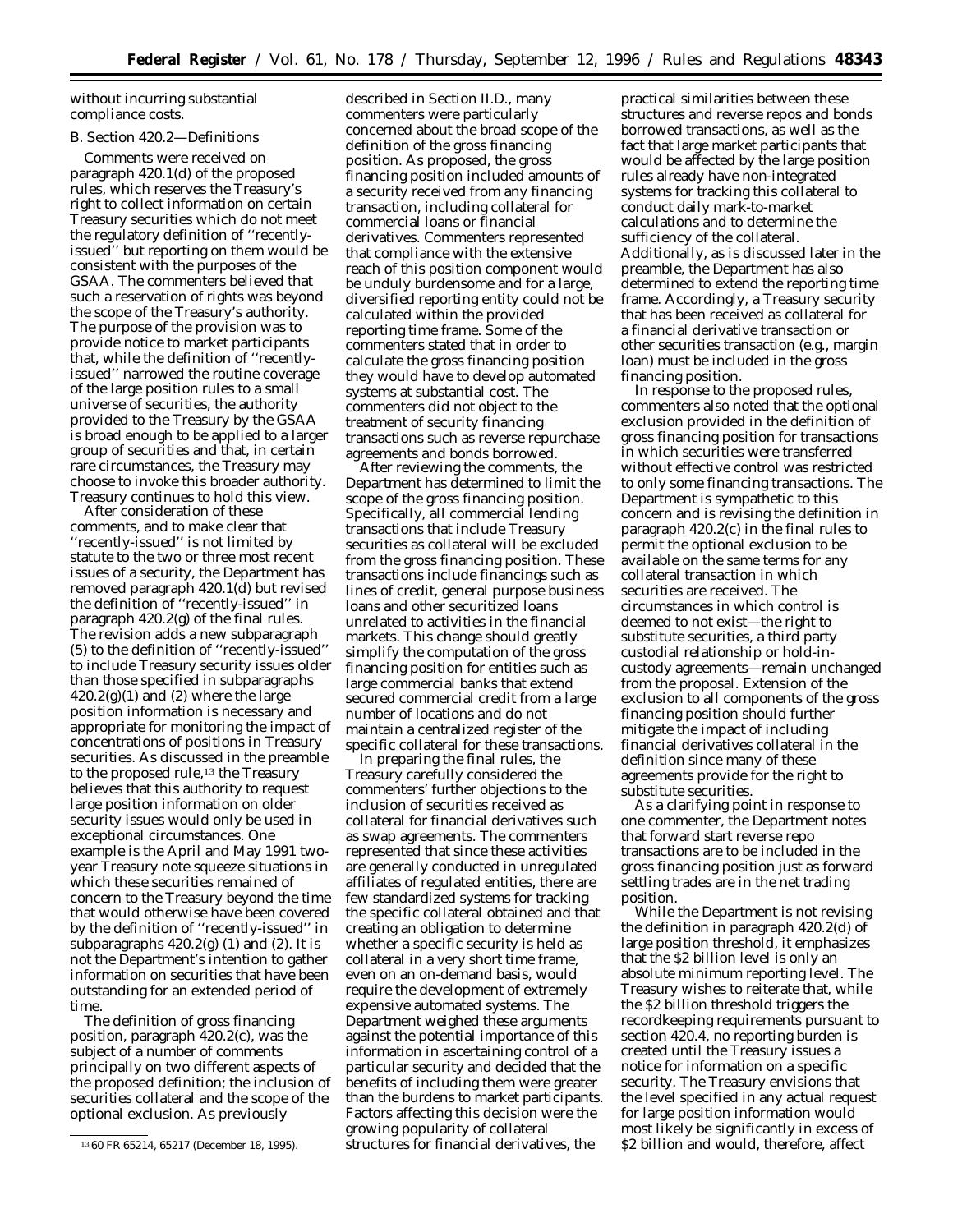only a small number of entities. Accordingly, no change is being made to the definition.

Comments were specifically requested on the treatment of fails in the composition of a reportable position. The only negative comments received on this component suggested that the net fails position be permitted to be a negative number. The Department has decided to retain the current restriction that the net fails position should be reported as zero if it is negative. Fails to deliver that exceed fails to receive should not be used to reduce the size of a reportable position because their size is, to a great extent, controllable by the reporting entity. The Department also wishes to clarify that fails are not to be included in the net trading position and, therefore, are not double counted in computing a reportable position.

In paragraph 420.2(f), the definition of net trading position, the Department requested comment on the proposed treatment of forward settling positions. The comments that were received on this issue were supportive of the proposed treatment. Accordingly, no change has been made to the treatment of forward settling positions in the net trading position. As a reminder, all the components of a reportable position are to be computed on a trade date basis.

One commenter requested that the criteria for designation of a separate reporting entity within the definition of a reporting entity, paragraph 420.2(i) and Appendix A, be modified to parallel more closely the criteria for designation as a separate bidder in the uniform offering circular. 14 Specifically, the commenter asked that organizational components within an entity be permitted to establish themselves as separate reporting entities as they are permitted to be separate bidders in the uniform offering circular. To ensure consistency between the uniform offering circular and the large position rules, the Department has made a clarifying change to the term aggregating entity as defined in paragraph 420.2(a) and as used in Appendix A of the large position rules. These revisions clarify that an organizational component (e.g., a bank trust department) falls within the definition of aggregating entity and may be recognized as a separate reporting entity. Appendix A has been further revised to clarify that any entity, including an organizational component thereof, that has already received recognition from the Treasury as a separate bidder in Treasury auctions pursuant to the uniform offering circular is also recognized as a separate

reporting entity without requesting such status. However, the separate reporting entity must continue to abide by the conditions set out in the uniform offering circular that are required for recognition as a single bidder, which parallel the conditions set out in Appendix A of the large position rules for recognition as a separate reporting entity.

# *C. Section 420.3—Reporting*

#### 1. On-Demand Reporting System

The on-demand reporting system approach that the Treasury proposed for filing large position reports received overwhelming support from the commenters. In an on-demand reporting system, large position reports are required to be prepared and filed only in response to a notice from the Treasury requesting large position information on a specific issue of a Treasury security by those reporting entities whose positions exceeded the large position reporting threshold specified in the notice.

Nine of the twelve organizations that submitted comment letters addressed the on-demand reporting requirement and all of them supported the proposed reporting method in which large position reports would be submitted only in response to a specific, infrequent request by the Treasury. The commenters agreed with the Treasury's assessment that an on-demand reporting system would be significantly less costly and burdensome than a regular reporting system. An on-demand system would target the reporting to a specific issue of a Treasury security in response to price distortions or market anomalies, while still achieving the legislative and policy goals of strengthening the ability of the regulatory agencies to deter possible manipulation of the Treasury securities market. Thus, the on-demand approach is essential to the Treasury's overall commitment to design rules that strike an appropriate balance between achieving the purposes and objectives of the statute and minimizing costs and burdens to those entities affected by the regulations. Accordingly, the ondemand reporting requirement in paragraph 420.3(a) is being adopted without change from the proposed rules.

# 2. Notice Requesting Large Position Reports

Another of the provisions of paragraph 420.3(a) identifies the information that will be provided in the notice that will be issued by the Treasury (i.e., press release and subsequent **Federal Register** notice) requesting the preparation and

submission of large position reports. Paragraph 420.3(a) is being modified to indicate that the notice will also contain, where applicable, identification of the STRIPS principal component that is related to the specific Treasury security issue for which large position information is being requested. This information is being added because the STRIPS principal component, which must be reported as part of the net trading position, has a different security description and CUSIP number from the related Treasury note or bond that would be the subject of the Treasury's request for information.

The preamble discussion to the proposed rules indicated that the Treasury notice requesting large position information would be provided to major news and financial publications and electronic financial wire services for subsequent dissemination, and published in the **Federal Register**.15 This procedure was proposed because we believe that the press release requesting large position information would be given wide and timely distribution without undue delay in the same manner as Treasury offering announcements and auction results. However, the Public Securities Association (PSA) has expressed concern about relying on the press for notification of the large position information request and that some entities may not have access to the particular wire service carrying the notice. For these reasons, the PSA has requested that the Treasury provide it with a facsimile copy of the notice so that the PSA can immediately notify its members of the reporting obligation. To facilitate broad and timely dissemination of the notice, Treasury will provide the PSA with a copy of the press release at the time it is issued. The Treasury will similarly make a copy of the notice available to other industry or trade associations at their request.

# 3. Information Required in Large Position Reports

### —Net Trading Position

Paragraph 420.3(c), together with Appendix B, details the specific information that must be provided in the large position information reports. In the proposed rules, paragraph 420.3(c)(1) identified the specific component positions of the total reportable position that must be reported by the reporting entity. For the

<sup>14</sup> 31 CFR 356 Appendix A.

<sup>15</sup>Since the **Federal Register** is the designated federal publication for providing official notice, publishing the Treasury notice in that publication is legally sufficient for ''constructive notice'' of the request.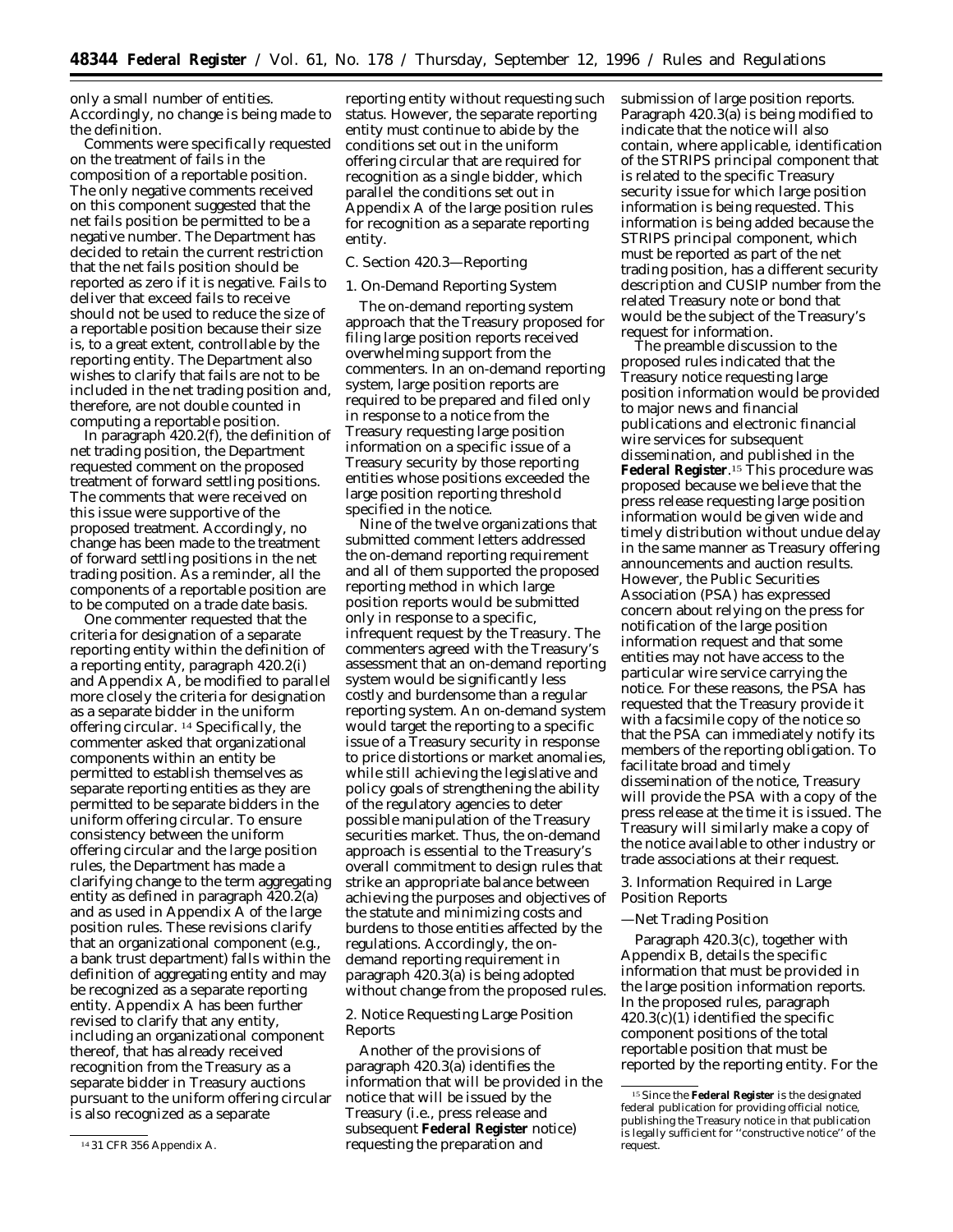net trading position, which is one of three positions that constitute the total reportable position, the proposed rules required each of the following five components to be listed in the large position report: (1) Cash/immediate net settled positions; (2) net when-issued positions for to-be-issued and reopened issues; (3) net forward settling positions, including next day settling positions; (4) net positions in futures contracts that require delivery of the specific security; and (5) net holdings of STRIPS principal components of the security.

Two commenters objected to the requirement that each of the five components of the net trading position be reported separately since the only difference among these items is their settlement date. One of these commenters also stated that the separate reporting of the net holdings of STRIPS principal components of a security does not appear to be necessary. In response to the comments and also to reduce the amount of information that must be included in the large position report, we are revising the final rules to eliminate the separate reporting of the five components that comprise the net trading position. Reporting only the total net trading position, rather than each of the five components, is also consistent with the way the net long position is reported under the Treasury's auction rules.16 Accordingly, paragraph 420.3(c)(1) has been revised to require a reporting entity to report only its net trading position, gross financing position, net fails position and the total reportable position, which is the sum of the three positions. However, Treasury or FRBNY staff may require, as a follow-up inquiry pursuant to paragraph 420.3(e), a reporting entity to provide the amount of each component that constitutes the net trading position. Reporting entities must make good faith efforts to respond to such inquiries and provide any additional information requested in a timely manner.

## —Gross Financing Position

The gross financing position is the second of three positions constituting the total reportable position that must be included in the large position report pursuant to paragraph 420.3(c)(1) of the final rules. As discussed at length in Sections II.D. and III.B. of this preamble, the gross financing position was the subject of extensive comments regarding the inclusion of securities collateral in the position, the scope of the voluntary exclusion that permitted firms to reduce the gross financing position by the amount of securities received over

which they did not have effective control, and the requirement to report the amount of the voluntary exclusion as a memorandum entry. Section III.B. discusses how the definition of gross financing position is being modified to narrow the scope of transactions that are covered and how the voluntary exclusion is being expanded to cover all components in the gross financing position. No changes to paragraph 420.3(c)(1) are necessary to address these issues.

However, the Treasury has changed the provision in paragraph  $420.3(c)(2)$  of the proposed rules that would have required the amount of the voluntary exclusion to be reported. Entities that would have taken advantage of the voluntary exclusion would have been required to report the amount of the exclusion in Memorandum #2. The Treasury agrees with the commenters who stated that requiring this memorandum entry would impose additional burdens, thus negating the benefits that would be derived from exercising the voluntary exclusion. As a result, the Treasury is revising paragraph  $420.3(c)(2)$  in the final rules by deleting the requirement to report Memorandum #2—the amount excluded from the gross financing position—in the large position report.

## —Net Fails Position

Regarding the net fails position, which is the third component of the total reportable position, two commenters requested clarification that fails should not be included in the cash/ immediate net settled position component of the net trading position. The Department concurs with the views expressed by the commenters and reiterates the clarification it made in the preamble to the proposed rules that positions remaining unsettled after their scheduled settlement date are not to be included in the computation of the net trading position. As discussed earlier, the final rules adopt without change the treatment of the net fails position as proposed, i.e., net fails must be reported either as a positive number or zero.

#### —Trade Date Reporting

Paragraph 420.3(c)(3) has been revised with technical and conforming changes. Language has been added to this provision to state explicitly that all position amounts on the large position report should be reported on a trade date basis. Since two commenters stated that positions should be reported as of trade date rather than settlement date, we believe this revision to the final rules will eliminate any confusion or misunderstanding regarding this issue.

A conforming change is also being made to paragraph 420.3(c)(3) to reflect that the net trading position should be reported as one net number rather than reporting each of the five net trading position elements. See the discussion above in the section entitled Net Trading Position.

### —Supplemental Information

As described in the proposed rules, paragraph 420.3(e) requires that a reporting entity provide, in response to a request from the FRBNY or the Treasury, information in support of its large position report. Such a request could include the detail on the five components of a net trading position. Examples of other information that may be requested include the terms of repurchase agreements involving the security, such as rate and maturity, as well as transaction volume for the reported security.

## 4. Report Signatories and Certifications

In the proposed rules, paragraph 420.3(c)(5) provided a listing of the administrative information that must be included in the large position report, the individuals authorized to sign the report, and the required certification language attesting to the accuracy and completeness of the report and to compliance by the reporting entity with the large position rules under this part. A number of commenters recommended that the list of those individuals authorized to sign the large position reports be expanded to include other officials and further that authority to sign be permitted to be delegated to other individuals. Additionally, many commenters requested that the certification language be changed to permit the designated filing entity to rely on certifications or other reasonable bases of evidence received from the aggregating entities regarding the accuracy and completeness of the large position information provided by the aggregating entities.

In response to these comments, the Department is liberalizing and providing greater flexibility for the signatory and certification requirements. Paragraph 420.3(c)(5) as it appeared in the proposed rules is being separated into two paragraphs. New paragraph  $420.3(c)(5)$  lists the specific administrative information that must be provided in the large position report without any substantive change from the proposal.

New paragraph 420.3(c)(6) lists the individuals authorized to sign the large position reports and provides the specific certification language that must be included in each report. This

<sup>16</sup> 31 CFR 356.13(b).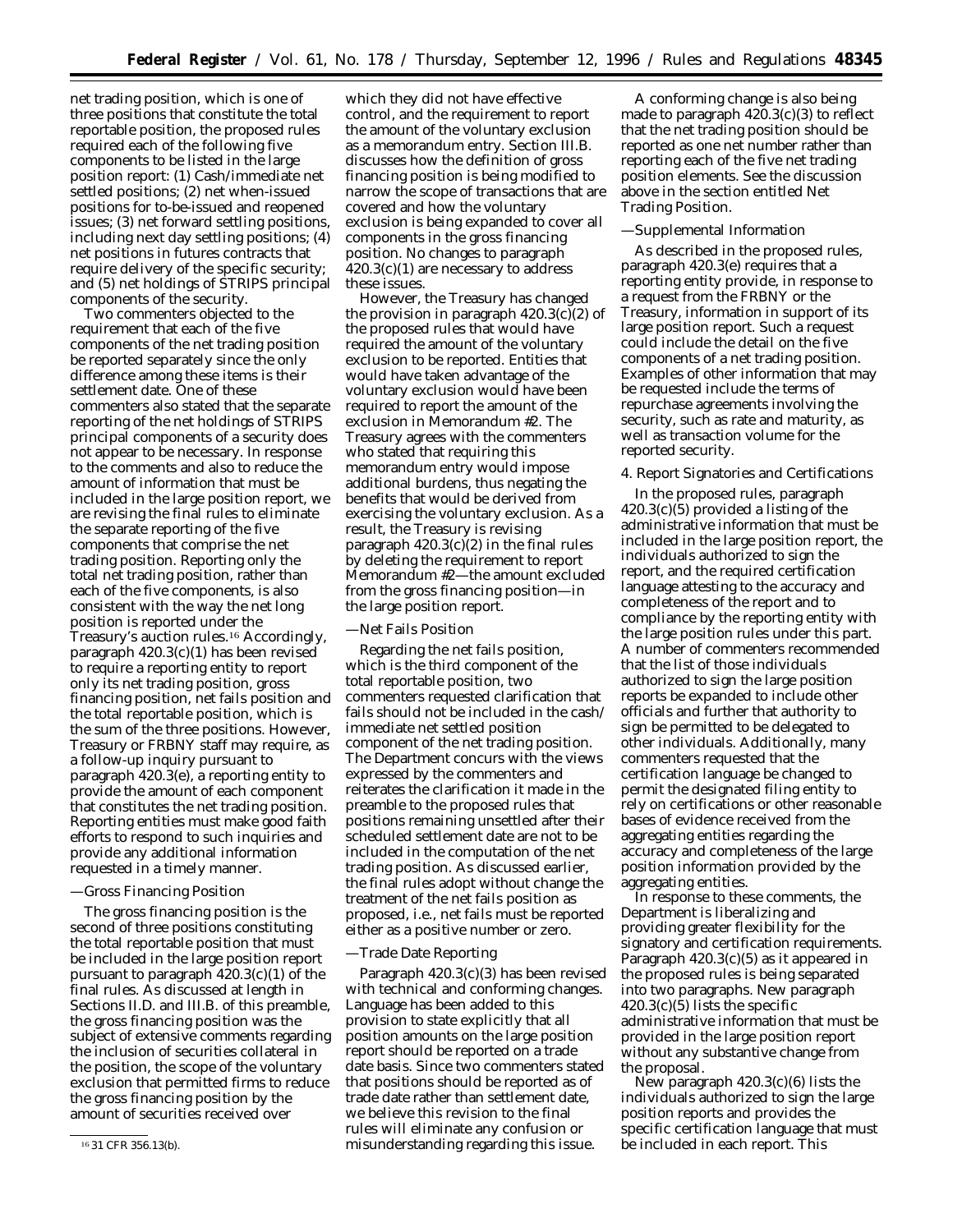provision is being revised in the final rules by adding the chief compliance officer and chief legal officer to the list of officials authorized to sign the large position reports. In broadening the list of authorizing officials, the Department believes affected firms will have greater flexibility to determine the appropriate signatory for a particular report.

New paragraph 420.3(c)(6) also contains a provision requiring two certification statements. The first certification statement requires the person signing the large position report to certify that the information contained in the report with respect to the designated filing entity is accurate and complete. This is consistent with the certification in the proposed rules. However, the certification language regarding (i) the accuracy and completeness of the large position information related to the other aggregating entities and (ii) compliance by the reporting entity, including all aggregating entities, with the large position recordkeeping and reporting rules has been modified to permit such certifications based on lesser standards of assurance. The final rule language will enable the signatories to make the required certifications based on a standard of reasonable inquiry and best knowledge and belief. Such an approach permits the authorized official to rely on certifications, schedules or other reasonable bases of evidence that the aggregating entities provide to the designated filing entity pertaining to their holdings of large positions and compliance with the rules.

This certification approach adopted in the final rules is similar to that used by the SEC regarding reports filed under Sections 13(d) and 13(g) of the Securities Exchange Act of 1934.17

### 5. Reporting Time Frame

Twelve of the thirteen comment letters objected to the one and one-half business day reporting time frame in the proposed rules and recommended longer time frames ranging from three to ten business days. In addition, two commenters recommended a phased reporting approach with staggered deadlines for different types of positions.

The Department is extending the time frame for filing the large position reports from one and one-half to three and onehalf business days as prescribed in new paragraph 420.3(c)(7). Accordingly, reports must be received by 12:00 noon Eastern time at the FRBNY, Market Reports Division, on the fourth business

day after the issuance of the Treasury press release requesting large position information.

The Department is sympathetic to the concerns expressed by the commenters regarding the time and effort that will be needed to compile, aggregate and file the large position reports, particularly where reporting entities have a large number of aggregating entities, including foreign affiliates. To be weighed against these concerns is the need that the report be filed relatively quickly in order to accomplish its purpose. However, we believe that the significant changes that have been made in the final rules—revising the definition of gross financing position to exclude securities received as collateral for commercial loans; expanding the voluntary exclusion for the gross financing position to cover securities received on any component of the position; eliminating the requirement to report as a memorandum entry the amount of the voluntary exclusion; eliminating the need to report separately each of the five components of the net trading position; and expanding the flexibility regarding the signatory and certification requirements—will reduce the burdens associated with meeting the three and one-half business day reporting requirement.

The Department also wants to clarify a misunderstanding on the part of some commenters that the large position rules impose an on-going aggregation requirement. Neither the proposed rules nor these final rules impose a daily aggregation requirement for large position information. The Department adopted the on-demand method of reporting specifically to avoid requiring entities to redesign or develop systems that would summarize, compile and aggregate large position information on a daily basis. While all aggregating entities subject to the rules must make records of their transactions on a daily basis, only the designated filing entities are required to have a process to aggregate the large position information on behalf of the reporting entity, and then only in response to a specific request from the Treasury for large position reports. The Department is not persuaded that the rules require firms to develop system interfaces or integrated systems to compile and aggregate the required large position information.

The Department did not adopt the recommendation for a phased reporting system. We believe such a system would impose unnecessary administrative burdens and add unneeded complexity to the reporting process.

### 6. Report Media

In response to a request for clarification, paragraph 420.3(d) has been revised to indicate that facsimile and delivered hard copy reports are the acceptable media for the large position reports. Reporting entities should contact the FRBNY staff to work out arrangements if they wish to submit the reports in a different type of media.

## 7. Testing of Large Position Reporting System

The Department reiterates its intention to test the accuracy and reliability of the large position reporting system by requesting large position reports at least annually, regardless of market conditions for a particular security. Many commenters expressed concerns that, by the Treasury not disclosing that a request for large position information is a test, the market will assume the request is real and may react negatively, thus creating price anomalies where none existed. While the Department may announce a test as such, we intend to preserve our policy prerogative to request large position information without stating that the request is a test. The Department appreciates and understands these concerns but believes that the market should be able to discern, based on the market prices for the security issue selected for the test, that the request for large position information is only a test.

## *D. Section 420.4—Recordkeeping*

The recordkeeping rules require large position holders to make and preserve records related to large position reporting requirements. The final recordkeeping rules contain minor modifications to the proposed rules, reflecting the Treasury's review of issues raised in the comment letters.

The proposed recordkeeping rules required, among other things, that each designated filing entity, in instances where its reporting entity controlled a reportable position of at least \$2 billion in any Treasury security during the prior two-year period ending 90 days after publication of the final rule, submit a letter to the FRBNY ''certifying'' that the designated filing entity had or would have by the effective date a recordkeeping system capable of making, verifying the accuracy of, and preserving the requisite records. (A technical change has been made in these final rules regarding this letter. Pursuant to section 420.4(a)(2) of the final large position rules, the letter must now be submitted to the Treasury's Bureau of the Public Debt, rather than to the FRBNY.)

<sup>17</sup> 17 CFR 240.13d-1; 240.13d-101; 240.13d-102, item 10; 15 U.S.C. 78m(d), 78m(g).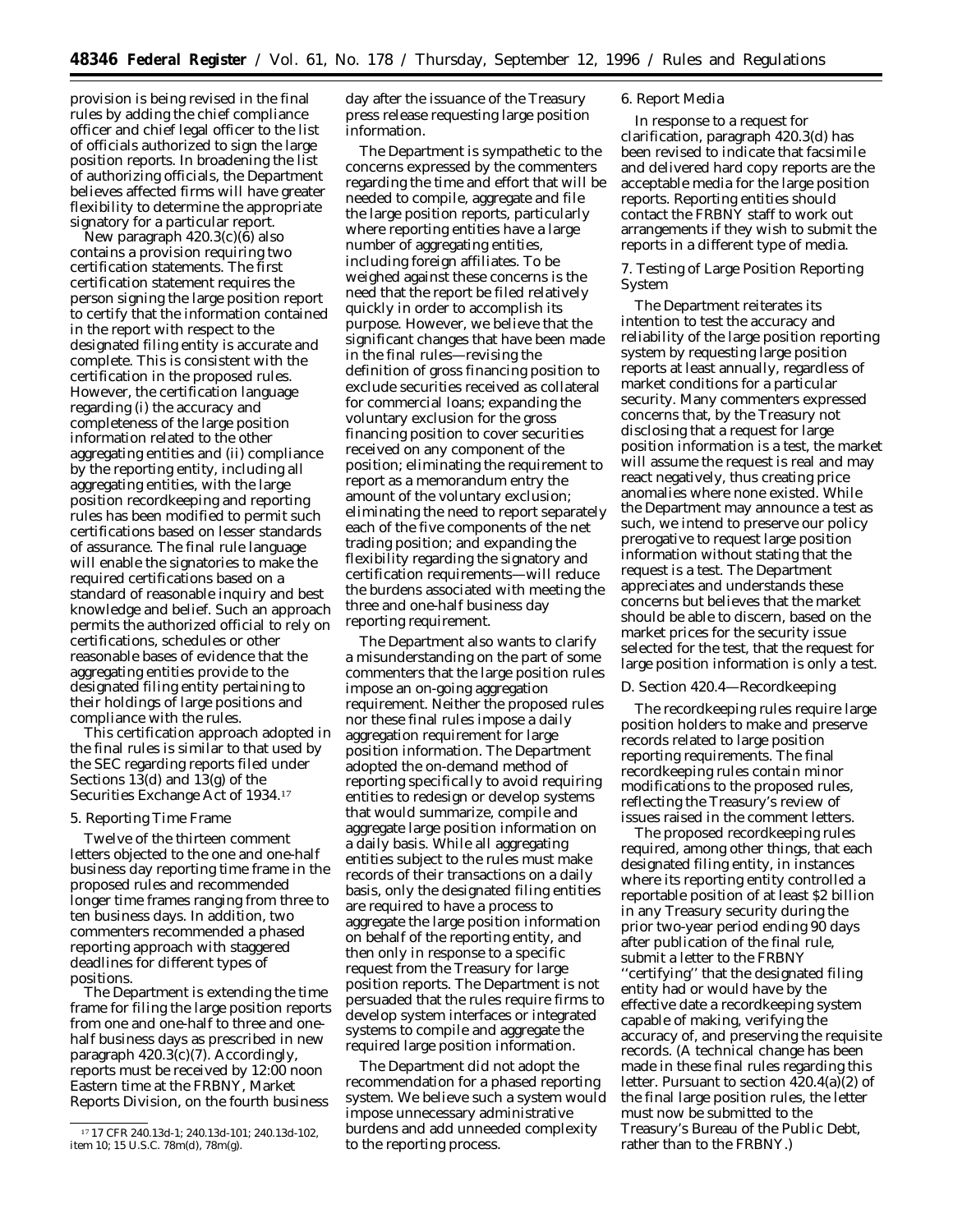Four commenters objected to this requirement. Three commenters asserted that the provision, which effectively required certain firms to review positions dating back two years, was unduly time-consuming and costly since such information could not be readily collected and aggregated. The third commenter objected on the grounds that certain entities, particularly banks, are not required to maintain securities-related records that cover all Treasury securities held as collateral (e.g., collateral received to secure extensions of credit) and are not required to maintain records by CUSIP. In addition, three commenters stated that the designated filing entity should not be expected to certify the accuracy of the records of other aggregating entities within the reporting entity.

The Treasury believes that relatively few entities will be subject to the recordkeeping rules because few entities hold, have held, or expect to hold reportable positions equal to or greater than \$2 billion. Nevertheless, in order to ease the burden on, and costs to, the firms that will be subject to the rules when they become effective, the final recordkeeping rules eliminate the requirement that an affected designated filing entity make a certification in its letter to the Bureau of the Public Debt. Instead, paragraph 420.4(a)(2) of the final rules requires the designated filing entity to ''state'' in its letter that it has in place or will have in place a recordkeeping system to meet the requirements of the rules. Further, the final rules clarify the distinction between the designated filing entity's recordkeeping system requirements and those of the other aggregating entities in the reporting entity; each letter to the Bureau of the Public Debt now must also contain a statement that, after reasonable inquiry and to the best of its knowledge and belief, the designated filing entity ''represents'' that its aggregating entities also have in place or will have in place specified recordkeeping systems. In determining whether to submit a letter and to have the required recordkeeping systems in place by the effective date, a designated filing entity can now make such determinations as a result of a reasonable bases of evidence, or its general knowledge, of the magnitude of its own positions and those of its aggregating entities over the two-year time frame. These changes allow firms to avoid the time and cost of conducting a detailed review of their positions covering the prior two-year time period.

Further, as described in Section III.C. of this preamble, the final rules substantially reduce the amount of

information required to be reported pertaining to certain kinds of collateral received to secure extensions of credit (e.g., collateral for commercial loans). This change obviates the need to maintain information on some of the securities collateral about which one commenter expressed concerns.

Section III.C. also discussed the reasons for incorporating into the final reporting rules an expansion of categories of officials who are authorized to sign and certify the reports. Using the same rationale, the final recordkeeping rules in paragraph 420.4(a)(3) provide that the same expanded list of officials of the designated filing entity are authorized to sign the letter to the Bureau of the Public Debt.

The final recordkeeping rules include two additional changes from the proposed rules. In the event that a designated filing entity obtains any certifications or schedules from its aggregating entities pertaining to their holdings of a reportable position, paragraphs 420.4(b)(2) and  $420.4(c)(2)(ii)$  require the designated filing entity to maintain copies of such certifications or schedules.

The Treasury emphasizes that, although the final recordkeeping rules impose a modest amount of new requirements, particularly with regard to entities that are not currently subject to federal securities recordkeeping rules, the new requirements are not expected to necessitate significant automation or administrative expenses for the affected firms. As discussed in the preamble to the proposed rules, Treasury places a great deal of importance on minimizing the compliance burden on all affected entities, including unregulated ones. As a result, Treasury intentionally avoided imposing the vast majority of the requirements contained in SEC Rule 17a–3 18 on the unregulated entities. Instead, Treasury selected the most basic record (similar to the blotter requirement of SEC Rule 17a–3) that would be crucial to documenting and preparing large position reports without imposing a burden on the few unregulated firms that are likely to be subject to the recordkeeping requirements. It is our understanding that such investors already maintain records capturing most or all of the information required by the recordkeeping rules.

### *E. Section 420.5—Effective Date*

Section 420.5 sets out the effective date for both the recordkeeping and reporting provisions of the large

position rules. The rules provide for a delayed effective date approximately six months after the date of this publication. This period of time is provided to give affected entities sufficient time to make the necessary preparations for compliance. Only paragraph 420.4(a) is not subject to this date but instead contains its own specific dates for compliance.

## *F. Appendix B to Part 420—Sample Large Position Report*

The sample large position report in Appendix B has been shortened to conform to the changes in paragraph 420.3(c) of the final reporting rules. Refer to Section III.C. of this preamble for an explanation of the changes.

### **IV. Special Analysis**

The rules do not meet the criteria for a ''significant regulatory action'' pursuant to Executive Order 12866.

In the preamble to the proposed rules, pursuant to the Regulatory Flexibility Act (5 U.S.C. 601 *et seq.*), the Department certified that these amendments, if adopted, would not have a significant economic impact on a substantial number of small entities. Accordingly, a regulatory flexibility analysis was not prepared. The proposed and final rules establish a minimum large position threshold of \$2 billion which assures market participants that the Treasury would not request large position reports below that minimum amount. The Department continues to believe that there are no small entities that will control positions of \$2 billion or greater in any Treasury security. Based on this fact and its review of the final rules being adopted herein, and since no comments were received related to this particular issue, the Department has concluded there is no reason to alter the previous certification.

The collections of information contained in the final regulations have been reviewed and approved by the Office of Management and Budget under section 3507(d) of the Paperwork Reduction Act of 1995 (44 U.S.C. Chapter 35) under Control Number 1535–0089. Under the Act, an agency may not conduct or sponsor, and a person is not required to respond to, a collection of information unless it displays a valid OMB control number.

The information is being collected by the Department to enable the Treasury and other regulators to understand better the possible reasons for any apparent significant price distortions and the possible causes of market shortages in certain Treasury securities. The collection of information will help

<sup>18</sup> 17 CFR 240.17a–3.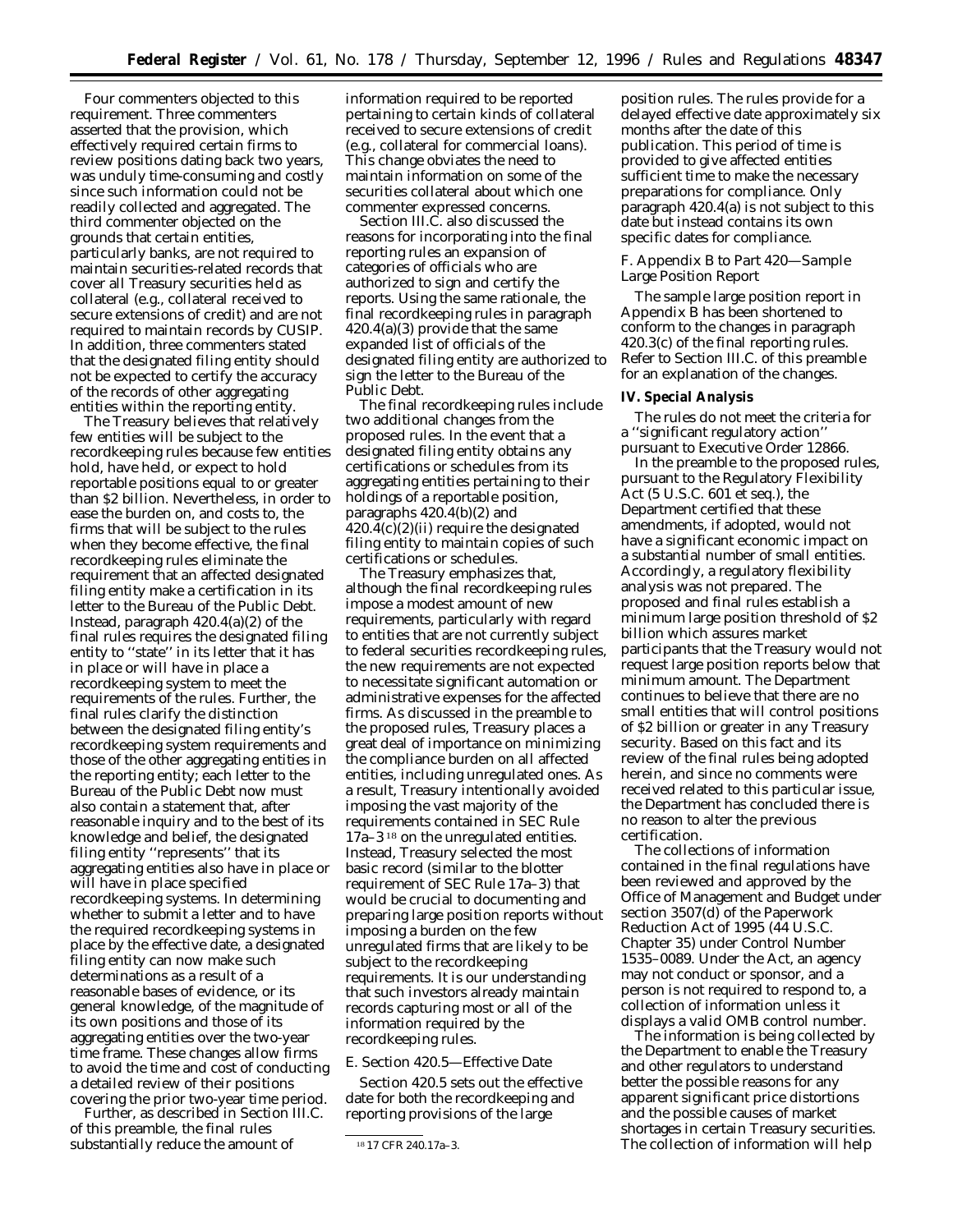ensure that the Treasury securities market remains liquid and efficient, and is not viewed as subject to manipulation. The final rules apply to nearly all market participants controlling large positions as defined in the rules. Per paragraph 420.3(c), it is a mandatory requirement that reporting entities with reportable positions that equal or exceed the specified threshold in a Treasury notice respond through their designated filing entities by filing a report in the required format and within the specified reporting time frame. The GSAA provides that the Department shall not be compelled to disclose publicly any information required to be kept or reported for large position reporting. Such information is exempt from disclosure under FOIA.19

*Estimated total annual reporting and recordkeeping burden:* 4,940 hours.

*Estimated annual number of recordkeepers:* 100.

*Estimated annual number of respondents:* 10.

*Estimated annual frequency of response:* On occasion.

Comments on the accuracy of the estimate for this collection of information or suggestions to reduce the burden should be sent to the Office of Information and Regulatory Affairs of the Office of Management and Budget, Attention: Desk Officer for Department of the Treasury, Washington, D.C., 20503; with copies to the Government Securities Regulations Staff, Bureau of the Public Debt, Room 515, 999 E Street, NW., Washington, D.C. 20239–0001.

## **List of Subjects**

## *17 CFR Part 400*

Administrative practice and procedure, Banks, banking, Brokers, Government securities, Reporting and recordkeeping requirements.

## *17 CFR Part 420*

Foreign investments in U.S., Government securities, Investments, Reporting and recordkeeping requirements.

For the reasons set out in the preamble, 17 CFR Chapter IV, subchapter A is amended as follows:

## **PART 400—RULES OF GENERAL APPLICATION**

1. The authority citation for part 400 is revised to read as follows:

**Authority:** 15 U.S.C. 78*o*–5.

2. In § 400.1, paragraph (e) is added as follows:

### **§ 400.1 Scope of regulations.**

\* \* \* \* \*

(e) Section 104 of the Government Securities Act Amendments of 1993 (Pub. L. 103–202, 107 Stat. 2344) amended Section 15C of the Act (15 U.S.C. 78*o*–5) by adding a new subsection (f), authorizing the Secretary of the Treasury to adopt rules to require specified persons holding, maintaining or controlling a large position in to-beissued or recently-issued Treasury securities to report such a position and make and keep records related to such a position. Part 420 of this subchapter contains the rules governing large position reporting.

3. Part 420 is added to read as follows:

# **PART 420—LARGE POSITION REPORTING**

Sec.<br>420.1

- 420.1 Applicability.<br>420.2 Definitions
- 420.2 Definitions.<br>420.3 Reporting.
- 420.3 Reporting.<br>420.4 Recordkee
- Recordkeeping.
- 420.5 Effective Date.
- Appendix A to Part 420—Separate Reporting Entity.
- Appendix B to Part 420—Sample Large Position Report.

**Authority:** 15 U.S.C. 78*o*–5(f).

#### **§ 420.1 Applicability.**

(a) This part, including the Appendices, is applicable to all persons that participate in the government securities market, including, but not limited to: government securities brokers and dealers, depository institutions that exercise investment discretion, registered investment companies, registered investment advisers, pension funds, hedge funds and insurance companies that may control a reportable position in a recently-issued marketable Treasury bill, note or bond as those terms are defined in § 420.2.

(b) Notwithstanding paragraph (a) of this section, foreign central banks, foreign governments and international monetary authorities are exempt from this part. This exemption is not applicable to a broker, dealer, financial institution or other entity that engages primarily in commercial transactions and that may be owned in whole or in part by a foreign government.

(c) Notwithstanding paragraph (a) of this section, Federal Reserve Banks are exempt from this part for the portion of any reportable position they control for their own account.

# **§ 420.2 Definitions.**

For the purposes of this part: (a) ''Aggregating entity'' means a single entity (e.g., a parent company, affiliate, or organizational component) that is combined with other entities, as specified in paragraph (i) of this section, to form a reporting entity. In those cases where an entity has no affiliates, the aggregating entity is the same as the reporting entity.

(b) ''Control'' means having the authority to exercise investment discretion over the purchase, sale, retention or financing of specific Treasury securities. Only one entity should be considered to have investment discretion over a particular position.

(c) ''Gross financing position'' is the sum of the gross par amounts of a security issue received from financing transactions, including reverse repurchase transactions and bonds borrowed, and as collateral for financial derivatives and other securities transactions (e.g., margin loans). In calculating the gross financing position, a reporting entity may not net its positions against repurchase transactions, securities loaned, or securities pledged as collateral for financial derivatives and other securities transactions. However, a reporting entity may elect to reduce its gross financing position by the par amount of the security received in transactions: in which the counterparty retains the right to substitute securities; that are subject to third party custodial relationships; or that are hold-incustody agreements.

(d) ''Large position threshold'' means, with respect to a reportable position, the dollar par amount such position must equal or exceed in order for a reporting entity to be required to submit a large position report. The large position threshold will be announced by the Department and may vary with each notice of request to report large position information and with each specified Treasury security. However, under no circumstances will a large position threshold be less than \$2 billion.

(e) ''Net fails position'' is the net par amount of ''fails to receive'' less ''fails to deliver'' in the same security. The net fails position, as reported, may not be less than zero.

(f) ''Net trading position'' is the net sum of the following respective positions in the specific security issue:

(1) Cash/immediate net settled positions;

(2) Net when-issued positions;

(3) Net forward positions, including next-day settling;

(4) Net futures contract positions that require delivery of the specific security; and

(5) Net holdings of STRIPS principal components of the security.

<sup>19</sup>*See supra* note 9.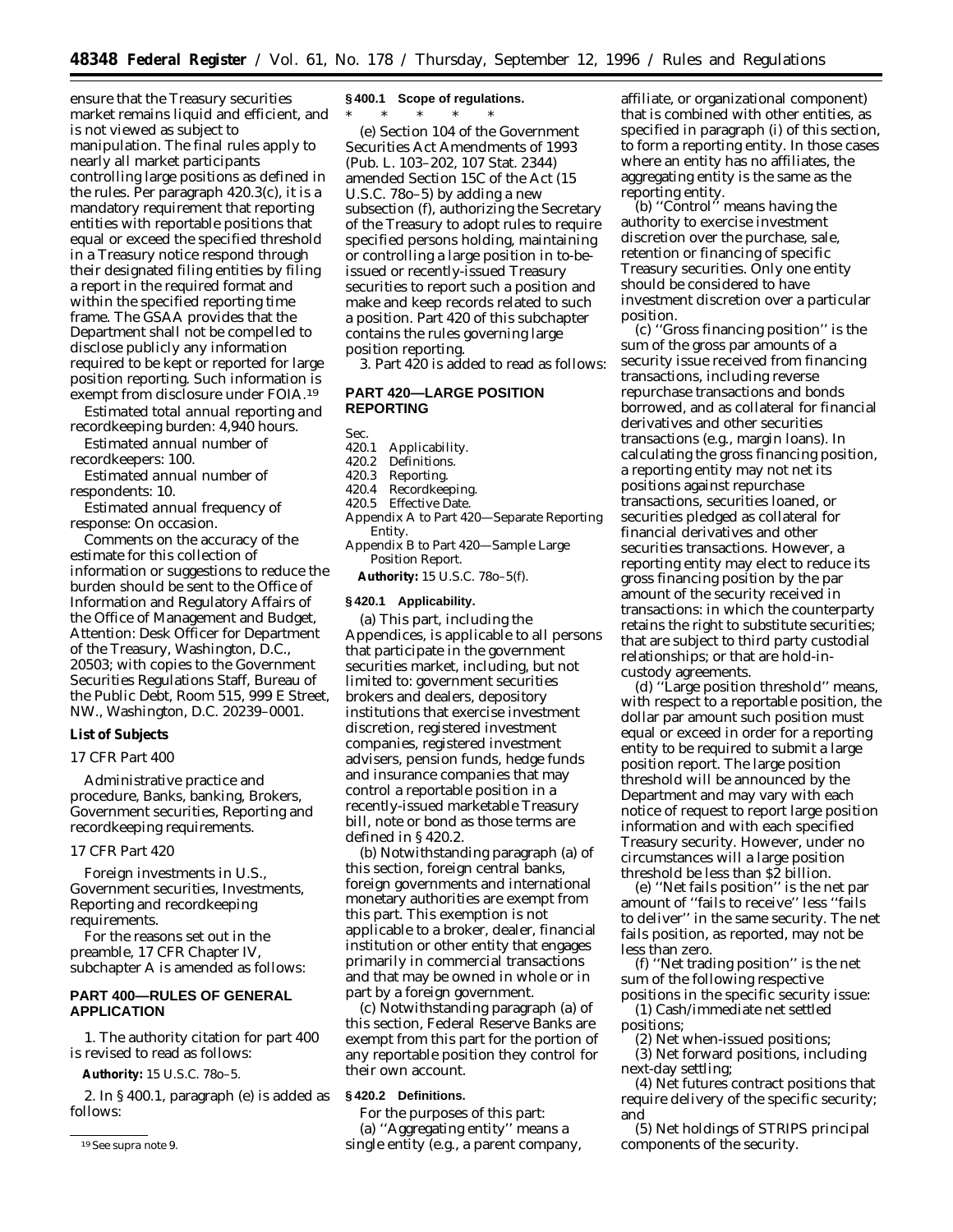(g) ''Recently-issued'' means: (1) With respect to Treasury securities that are issued quarterly or more frequently, the three most recent issues of the security (e.g., in early April, the January, February, and March 2-year notes).

(2) With respect to Treasury securities that are issued less frequently than quarterly, the two most recent issues of the security.

(3) With respect to a reopened security, the entire issue of a reopened security (older and newer portions) based on the date the new portion of the reopened security is issued by the Department (or for when-issued securities, the scheduled issue date).

(4) For all Treasury securities, a security announced to be issued or auctioned but unissued (when-issued), starting from the date of the issuance announcement. The most recent issue of the security is the one most recently announced.

(5) Treasury security issues other than those specified in paragraphs (g)(1) and (2) of this section, provided that such large position information is necessary and appropriate for monitoring the impact of concentrations of positions in Treasury securities.

(h) ''Reportable position'' is the sum of the net trading positions, gross financing positions and net fails positions in a specified issue of Treasury securities collectively controlled by a reporting entity.

(i) ''Reporting entity'' means any corporation, partnership, person or other entity and its affiliates, as further provided herein. For the purposes of this definition, an affiliate is any: entity that is more than 50% owned, directly or indirectly, by the aggregating entity or by any other affiliate of the aggregating entity; person or entity that owns, directly or indirectly, more than 50% of the aggregating entity; person or entity that owns, directly or indirectly, more than 50% of any other affiliate of the aggregating entity; or entity, a majority of whose board of directors or a majority of whose general partners are directors or officers of the aggregating entity or any affiliate of the aggregating entity.

(1) Subject to the conditions prescribed in Appendix A, one or more aggregating entities, either separately or together with one or more other aggregating entities, may be recognized as a separate reporting entity.

(2) Notwithstanding this definition, any persons or entities that intentionally act together with respect to the investing in, retention of, or financing of, Treasury securities are considered, collectively, to be one reporting entity.

#### **§ 420.3 Reporting.**

(a) A reporting entity is subject to the reporting requirements of this section only when its reportable position equals or exceeds the large position threshold specified by the Department for a specific Treasury security issue. The Department shall provide notice of such threshold by issuance of a press release and subsequent publication of the notice in the **Federal Register**. Such notice will identify the Treasury security issue to be reported (including, where applicable, identification of the related STRIPS principal component); the date or dates (as of close of business) for which the large position information must be reported; and the applicable large position threshold for that issue. It is the responsibility of a reporting entity to take reasonable actions to be aware of such a notice.

(b) A reporting entity shall select one entity from among its aggregating entities (i.e., the designated filing entity) as the entity designated to compile and file a report on behalf of the reporting entity. The designated filing entity shall be responsible for filing any large position reports in response to a notice issued by the Department and for maintaining the additional records prescribed in the applicable paragraph of § 420.4.

(c)(1) In response to a notice issued under paragraph (a) of this section requesting large position information, a reporting entity with a reportable position that equals or exceeds the specified large position threshold stated in the notice shall compile and report the amounts of the reporting entity's reportable position in the order specified, as follows:

(i) net trading position;

(ii) gross financing position;

(iii) net fails position; and

(iv) total reportable position.

(2) The large position report should include the following additional memorandum item: a total that includes the amounts of securities delivered through repurchase agreements, securities loaned, and as collateral for financial derivatives and other securities transactions. This total should not be reflected in the gross financing position.

(3) An illustration of a sample report is contained in Appendix B. The net trading position shall be one net number and reported as the applicable positive or negative number (or zero). The gross financing position and net fails position should each be reported as a single entry. If the amount of the net fails position is zero or less, report zero. All position amounts should be reported on

a trade date basis and at par in millions of dollars.

(4) All positions must be reported as of the close of business of the reporting date(s) specified in the notice.

(5) Each submitted large position report must include the following administrative information in addition to the reportable position: the name of the reporting entity, the address of the principal place of business, the name and address of the designated filing entity, the Treasury security that is being reported, the CUSIP number for the security being reported, the report date or dates for which information is being reported, the date the report was submitted, the name and telephone number of the person to contact regarding information reported, and the name and position of the authorized individual submitting this report.

(6) The large position report must be signed by one of the following: the chief compliance officer; chief legal officer; chief financial officer; chief operating officer; chief executive officer; or managing partner or equivalent. The designated filing entity must also include in the report, immediately preceding the signature, a statement of certification as follows:

By signing below, I certify that the information contained in this report with regard to the designated filing entity is accurate and complete. Further, after reasonable inquiry and to the best of my knowledge and belief, I certify: (i) That the information contained in this report with regard to any other aggregating entities is accurate and complete; and (ii) that the reporting entity, including all aggregating entities, is in compliance with the requirements of 17 CFR Part 420.

(7) The report must be filed before noon Eastern time on the fourth business day following issuance of the press release.

(d) A report to be filed pursuant to paragraph (c) of this section will be considered filed when received by the Federal Reserve Bank of New York, Market Reports Division. The report may be filed with the Federal Reserve Bank of New York by facsimile or delivered hard copy. The Federal Reserve Bank of New York may in its discretion also authorize additional means of reporting.

(e) A reporting entity that has filed a report pursuant to paragraph (c) of this section shall, at the request of the Department or the Federal Reserve Bank of New York, timely provide any supplemental information pertaining to such report.

(Approved by the Office of Management and Budget under control number 1535–0089)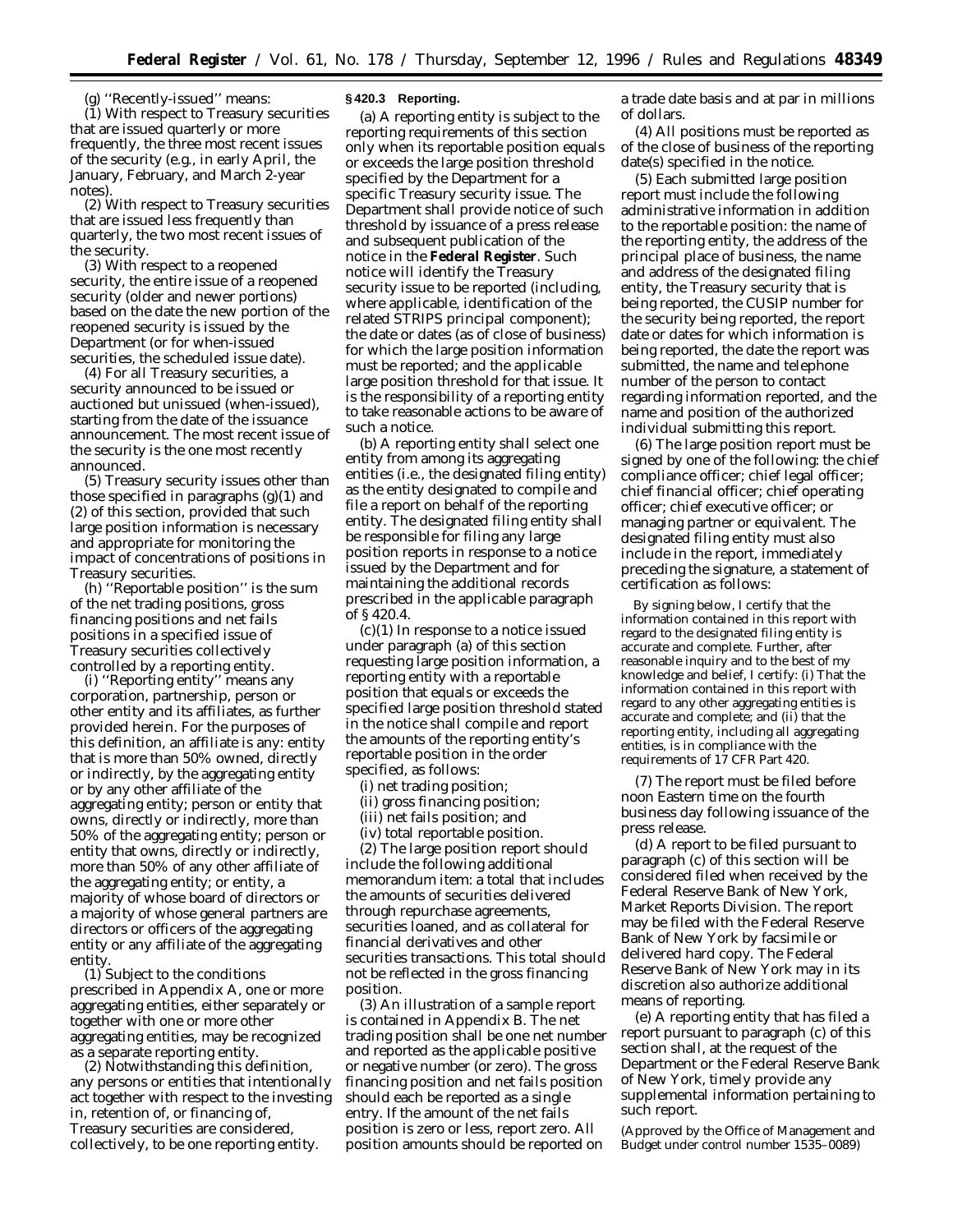### **§ 420.4 Recordkeeping.**

(a)(1) Notwithstanding the provisions of paragraphs (b) and (c) of this section, an aggregating entity must make and maintain records pursuant to this part as of its effective date, but only if the aggregating entity has controlled a portion of its reporting entity's reportable position in any Treasury security when such reportable position of the reporting entity has equaled or exceeded the minimum large position threshold specified in § 420.2(d) (i.e., \$2 billion) during the prior two-year period ending December 11, 1996. Subsequent to the effective date, an aggregating entity that controls a portion of its reporting entity's reportable position in a recently-issued Treasury security, when such reportable position of the reporting entity equals or exceeds the minimum large position threshold, shall be responsible for making and maintaining the records prescribed in this section.

(2) In the case of a reporting entity whose reportable position in any Treasury security has equaled or exceeded the minimum large position threshold during the prior two-year period ending December 11, 1996, each such reporting entity's designated filing entity shall submit a letter to the Government Securities Regulations Staff, Bureau of the Public Debt, 999 E Street, N.W., Room 515, Washington, DC 20239, stating that the designated filing entity has in place, or will have in place by the effective date, a recordkeeping system (including policies and procedures) capable of making, verifying the accuracy of, and preserving the records required pursuant to this section. The letter shall further state that, after reasonable inquiry and to the best of its knowledge and belief, the designated filing entity represents that all other aggregating entities have in place, or will have in place by the effective date, a system (including policies and procedures) capable of making, verifying the accuracy of, and preserving the records required pursuant to this section.

(3) The letter specified in paragraph  $(a)(2)$  of this section must be signed by one of the following: the chief compliance officer; chief legal officer; chief financial officer; chief operating officer; chief executive officer; or managing partner or equivalent. The letter must be received by the Bureau of the Public Debt no later than January 21, 1997.

(b) *Records to be made and preserved by entities that are subject to the recordkeeping provisions of the Commission, the Department, or the appropriate regulatory agencies for*

*financial institutions.* As an aggregating entity, compliance by a registered broker or dealer, registered government securities broker or dealer, noticed financial institution, depository institution that exercises investment discretion, registered investment adviser, or registered investment company with the applicable recordkeeping provisions of the Commission, the Department, or the appropriate regulatory agencies for financial institutions shall constitute compliance with this section, provided that if such entity is also the designated filing entity it:

(1) Makes and keeps copies of all large position reports filed pursuant to this part;

(2) Makes and keeps supporting documents or schedules used to compute data for the large position reports filed pursuant to this part, including any certifications or schedules it receives from aggregating entities pertaining to their holdings of a reportable position;

(3) Makes and keeps a chart showing the organizational entities that are aggregated (if applicable) in determining a reportable position; and

(4) With respect to recordkeeping preservation requirements that contain more than one retention period, preserves records required by paragraphs (b)(1)-(3) of this section for the longest record retention period of applicable recordkeeping provisions.

(c) *Records to be made and kept by other entities.* (1) An aggregating entity that is not subject to the provisions of paragraph (b) of this section shall make and preserve a journal, blotter, or other record of original entry containing an itemized record of all transactions that fall within the definition of a reportable position, including information showing the account for which such transactions were effected and the following information pertaining to the identification of each instrument: the type of security, the par amount, the CUSIP number, the trade date, the maturity date, the type of transaction (e.g., a reverse repurchase agreement), and the name or other designation of the person from whom sold or purchased.

(2) If such aggregating entity is also the designated filing entity, then in addition, it shall make and preserve the following records:

(i) Copies of all large position reports filed pursuant to this part;

(ii) Supporting documents or schedules used to compute data for the large position reports filed pursuant to this part, including any certifications or schedules it receives from aggregating

entities pertaining to their holdings of a reportable position; and

(iii) A chart showing the organizational entities that are aggregated (if applicable) in determining a reportable position.

(3) With respect to the records required by paragraphs (c) (1) and (2) of this section, each such aggregating entity shall preserve such records for a period of not less than six years, the first two years in an easily accessible place. If an aggregating entity maintains its records at a location other than its principal place of business, the aggregating entity must maintain an index that states the location of the records, and such index must be easily accessible at all times.

(Approved by the Office of Management and Budget under control number 1535– 0089)

#### **§ 420.5 Effective Date.**

The provisions of this part, except for § 420.4(a), shall be first effective on March 31, 1997.

**Appendix A to Part 420—Separate Reporting Entity**

Subject to the following conditions, one or more aggregating entity(ies) (e.g., parent, subsidiary, or organizational component) in a reporting entity, either separately or together with one or more other aggregating entity(ies), may be recognized as a separate reporting entity. All of the following conditions must be met for such entity(ies) to qualify for recognition as a separate reporting entity:

(1) Such entity(ies) must be prohibited by law or regulation from exchanging, or must have established written internal procedures (i.e., Chinese walls) designed to prevent the exchange of information related to transactions in Treasury securities with any other aggregating entity;

(2) Such entity(ies) must not be created for the purpose of circumventing these large position reporting rules;

(3) Decisions related to the purchase, sale or retention of Treasury securities must be made by employees of such entity(ies). Employees of such entity(ies) who make decisions to purchase or dispose of Treasury securities must not perform the same function for other aggregating entities; and

(4) The records of such entity(ies) related to the ownership, financing, purchase and sale of Treasury securities must be maintained by such entity(ies). Those records must be identifiable separate and apart from similar records for other aggregating entities.